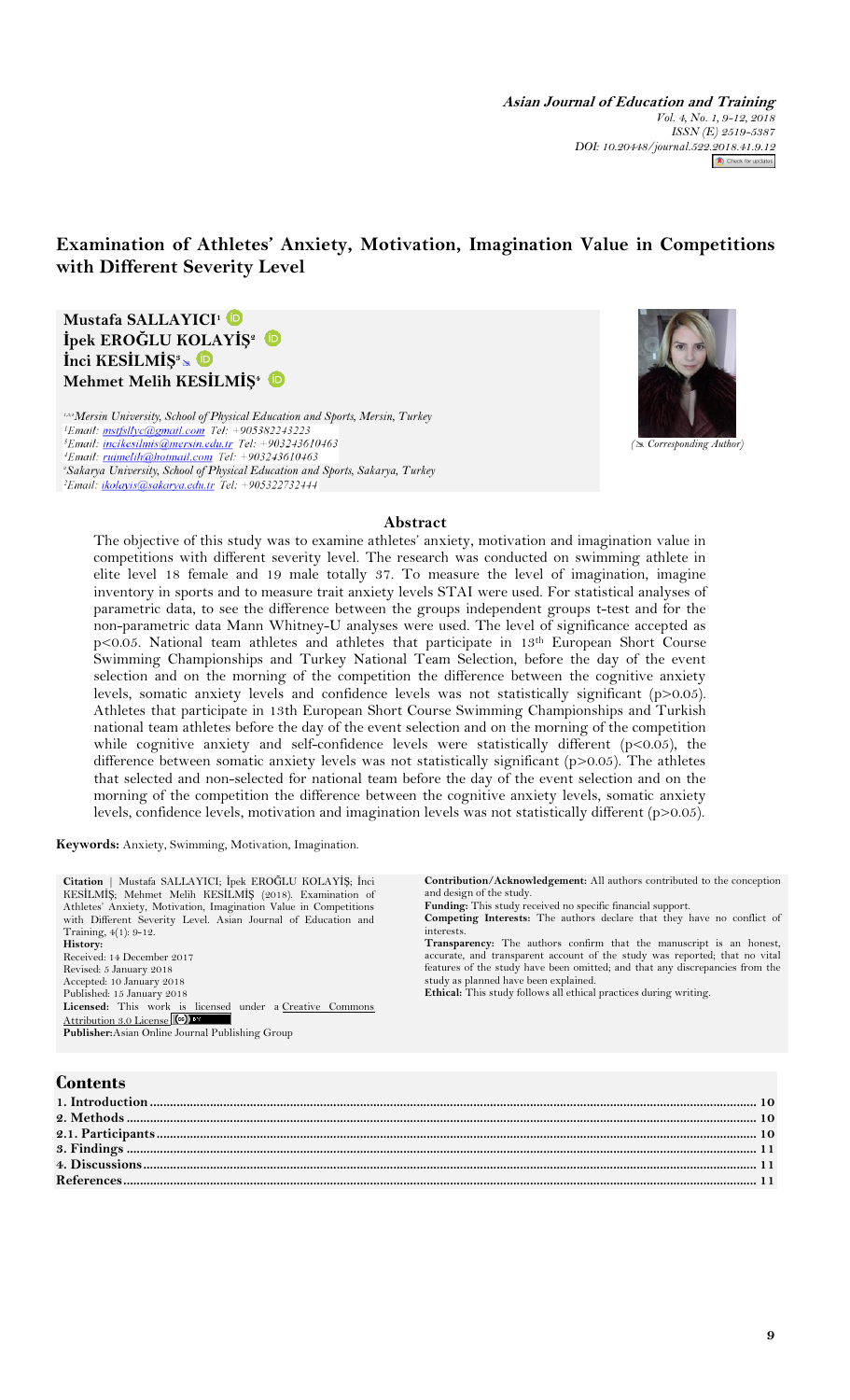# <span id="page-1-0"></span>**1. Introduction**

Individuals in sporting activities are faced with both physical and psychological overloads. In order to minimize the impact of these overloads, training is being done against the factors that cause it to be. However, training programs often focuses on technical and tactical training with the conditioning work, and the psychological conditions of achieving success on the sport are often neglected (İ[kizler and Karagözoglu, 1997\)](#page-3-0). Recent researches show that sporting success is not only depends on biomechanical factors, but also on psychological factors such as anxiety, stress, and motivation [\(Konter, 1996\)](#page-3-1). [Tallis \(2003\)](#page-3-2) reported that; lack of control over the repetitive thoughts and the tendency to think that things will get worse are shown among the characteristics of the anxiety [\(Tallis, 2003\)](#page-3-2). There are two different types of anxiety. But, there is an anxiety process on the basis of both types of anxiety. The anxiety process includes a series of complex cognition, emotion, physiological, and behavioral activity series. The state and continuity elements can explain more clearly the multifaceted anxiety (Aşçı [and Gökmen,](#page-3-3)  [1995\)](#page-3-3). Independent of the environmental conditions of the individual as restlessness, pessimism, extreme sensitivity and intense reactions under stress can be defined as constant anxiety [\(Kuru, 2000\)](#page-3-4). State anxiety arises when a dangerous, unwanted situation is encountered [\(Spielberger](#page-3-5) *et al.*, 1983). It shows physiological parameters that develop directly, without autonomic stimulation and have an effect on anxiety. Somatic anxiety can manifest itself in reactive reactions such as rapid heart rate, short and intermittent breathing, moist hands, abdominal pain and tense muscles [\(Konter, 1996\)](#page-3-1). Unlike somatic anxiety, cognitive anxiety refers to negative thoughts and anticipations, impaired attention, no concentration, negative thoughts about one's own self [\(Weinberg and Gould,](#page-3-6)  [1995\)](#page-3-6). Motivation is to act for intentional behavior toward a specific target with internal pushing forces. Motivation is all the factors that lead people to certain behaviors in certain situations [\(Güney, 2000\)](#page-3-7). Imagination is to live it, to consume energy while it revives an event in your mind [\(Tiryaki, 2000\)](#page-3-8). Getting in the first place is the most attractive motivation for the athletes. The game is a source of motivation for beginners. Turkey, Balkan, Europe, World, Olympic competitions are a great source of motivation for young swimmers. From today's technology, all the clubs are now able to benefit from the same extent in the swimming sector. It is thought that psychological factors affect the grades of swimmers who have the same materials as well as factors such as training, nutrition, athlete's age and so on. Therefore, in this study, differences in psychological factors such as anxiety, imagination, motivation, and performance effects were investigated according to the degree of importance of competition.

## <span id="page-1-1"></span>**2. Methods**

## <span id="page-1-2"></span>**2.1. Participants**

The universe of this research was composed of elite level sportsmen who were dealing with the swimming branch in İstanbul, Kocaeli, Ankara, Kastamonu, Bursa. This research was conducted on 18 female and 19 male athletes in the 13<sup>th</sup> European Short Course Championships selection tournament and 13<sup>th</sup> European Short Course Championship.

## **2.2. Data Collection Materials**

In this study, sports imagination inventory was used to measure imagination levels of swimmers and State Trait Anxiety Inventory was used to measure levels of trait anxiety.

#### **2.2.1. S.T.A.I (State Trait Anxiety Inventory)**

State Trait Anxiety Inventory is the Spielberger State and Trait Inventory that translated to Turkish by [Öner](#page-3-9)  [and Compte \(1985\)](#page-3-9) and reliability studies were carried out by [Öner \(1977\)](#page-3-10). Inventory was developed by [Spielberger](#page-3-11) *et al.* [\(1970\)](#page-3-11) and has two subdivisions. These sections measure two different state of anxiety as state and trait. State Trait Anxiety Inventory consists of 20 questions. In the trait anxiety section, materials often require individuals to describe themselves according to how they feel. In the state anxiety section, there are questions about how they feel at that moment. The emotions and behaviors expressed in the anxiety items are evaluated as (1) almost never (2) sometimes (3) very time (4) almost always according to the frequency of individuals living. The emotions and behaviors expressed in the items of the state anxiety scale are answered by marking one of them as (1) no (2) a little (3) very (4) according to the degree of violence of these kinds of experiences. Test-repeat-test reliability, criterion and structure validity of the inventory are high. The reliability coefficients obtained by the test-repeat-test technique ranged from 0.73 to 0.86 for trait anxiety scale and from 0.16 to 0.54 for state anxiety scale. The fact that the reliability coefficients of the state anxiety scale are low suggests that such anxiety is transient and depending on the situation, state anxiety is completely consistent. However, it has been found that the alpha correlation coefficients, reflecting the reliability, stability and internal consistency of this scale more appropriately, are between 0.83 and 0.92 and have a high internal consistency [\(Sivrikaya, 1998\)](#page-3-12).

#### **2.2.2. Imagination Inventory in Sports**

Hall *et al.* [\(1998\)](#page-3-13) have developed the Sport Imagery Questionnaire (SIE) in order to determine which type of imagine athletes use. A total of 337 athletes, 188 males and 149 females, aged between 15 and 36 ages in 7 sports branches (athletics, basketball, fencing, football, tennis, volleyball, swimming) participated in the adaptation of the spore imaging inventory for Turkish athletes. The original inventory consists of 5 sub-dimensions (Cognitive General Intelligence, Cognitive Specialization, Motivational-General Awareness, Motivational-General Mastery, Motivational Specialization) and 30 items. Factor analysis was used to test construct validity of the inventory. Four factors explained approximately 51% of the variance. Turkish athletes did not encounter the dimension of Cognitive Specialization. Other dimensions are 'Cognitive Imaging', 'Motivational Specialization', 'Motivational-General Alert' and "Motivational-General Mastery'. The internal consistency values calculated with Cronbach Alpha were found to be .81 for the "Cognitive Imaging" sub-dimension, .80 for the "Motivational Special" subdimension, .71 for the "Motivational General Alertness" sub-dimension and .59 for the "Motivational General Alertness". For the test-repeat-test reliability, the reliability of the inventory for 36 athletes with 3-week intervals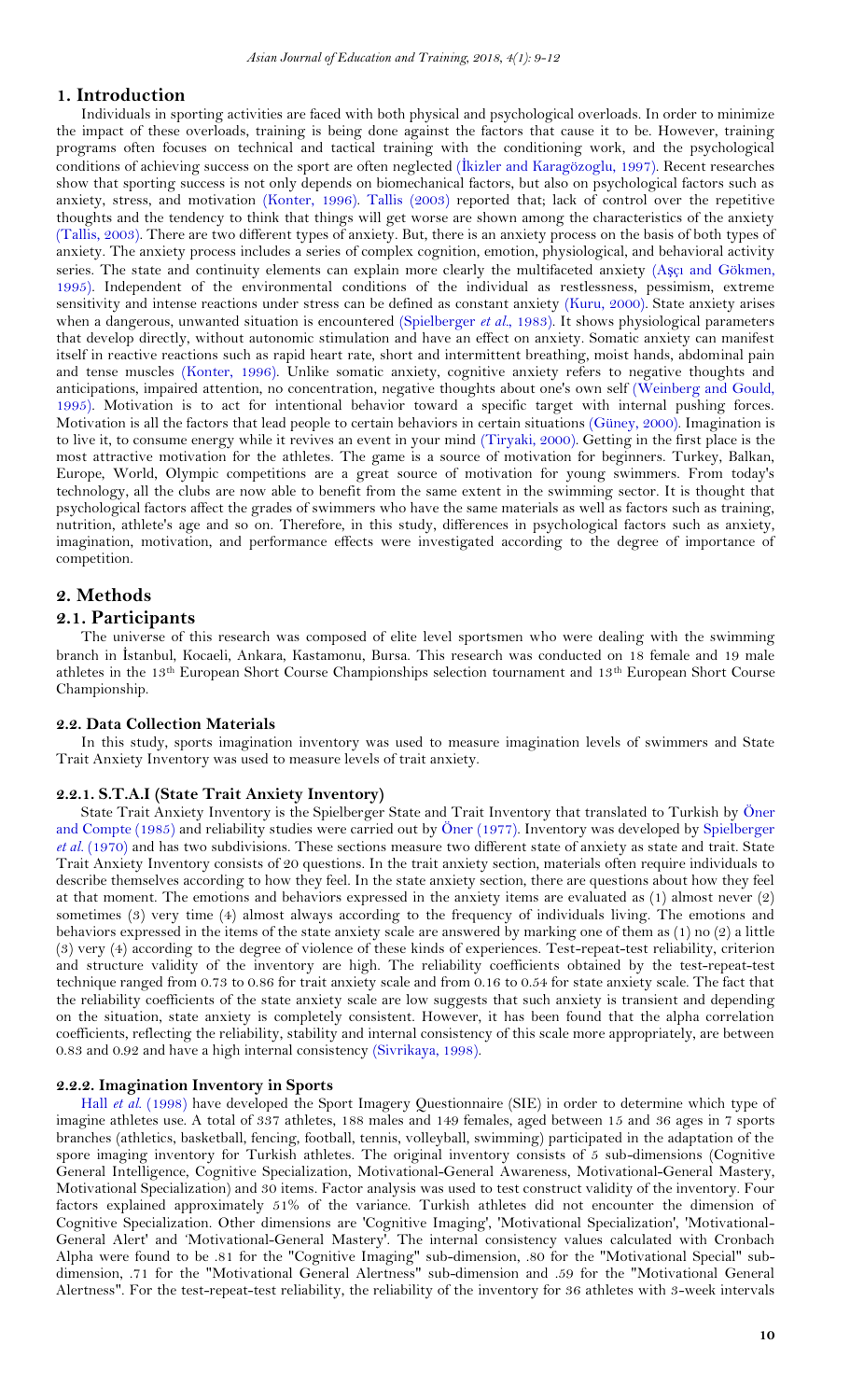is .74 for "Cognitive Imagination", .91 for "Motivational Special Implication", .91 for "Motivational General Alertness .88", and .90 for "Motivational General Mastership".

#### **2.3. Statistical Analyses**

The data obtained from the study were evaluated with the Graph Pad Prism 5 Demo.

In the statistical analysis of the data, the mean and standard deviation values were examined. The Independent Samples t-test was used to look for the difference between the groups that met the parametric assumptions and the Mann Whitney-U Test was used for the non-parametric tests. The significance level was taken as p<0.05.

### <span id="page-2-0"></span>**3. Findings**

The research was conducted on 37 athletes participating in the 13<sup>th</sup> European Short Course Swimming Championship Turkish National Team Selection and the 13th European Short Course Swimming Championship in 2009.

18 of them are female and 19 of them are male. The average age of the national team athletes dealing with swimming was  $x = 19,28 \pm 2,653$ . The ages of selected athletes for national team were found to be  $x = 11,39 \pm 1$ 3,320. The average age of the athletes who were not selected as national athletes was found as  $x = 18,37 \pm 2,650$ . The age of the sportsmen who can not enter the national team is  $x = 10.32 \pm 2.689$ .

**Table-1.** Statistically significant difference was found between the athletes participating in the 13th European Short Course Swimming Championship and the cognitive anxiety levels of the morning of competition and 1 day before the competition.

|                                | $\mathbf{A}$ |       |       |          |
|--------------------------------|--------------|-------|-------|----------|
| The Day Before the Competition | 28.17        | 5.783 | 3,465 | $0.003*$ |
| <b>Competition Morning</b>     | 26.44        | 5.690 |       |          |
| Cannon, Mustafa Callamar       |              |       |       |          |

**Source:** Mustafa Sallayıcı

**Table-2.** Statistically significant difference was found between the athletes of the Turkish National Team participating in the 13th European Short Course Swimming Championship 1 day before the competition and their confidence levels in the competition morning

|                                | . . | $\mathbf{v}$<br>ZX. |       |       |          |
|--------------------------------|-----|---------------------|-------|-------|----------|
| The Day Before the Competition |     | 18,50               | 4,190 | 2,474 | $0.024*$ |
| Competition Morning            |     | 19,78               | 4.413 |       |          |
| Source: Mustafa Sallavici      |     |                     |       |       |          |

**Source:** Mustafa Sallayıcı

The difference between the levels of cognitive anxiety, somatic anxiety, self-confidence, motivation and imagination was not statistically significant (p> 0.05) the day before the competition to selected and not selected athletes.

#### <span id="page-2-1"></span>**4. Discussions**

There was no significant difference according to the age variable in terms of state and trait anxiety scores of the athletes. In the literature review, studies supporting our research findings were also found. [Özbekçi \(1989\)](#page-3-14) did not find a relationship between basketball, volleyball and athletes in terms of state anxiety scores and age and competition stress levels. In another study, [Arseven and Güven \(1992\)](#page-2-3) analyzed the data related to the level of anxiety of the athletes in various fields (basketball, handball, volleyball and athletics) divided into two groups according to their ages (over 20 years old and under 20 years old) and they have not found a relationship Although these results support the study, it should be considered that considering the presence of some counter-measures should increase the number of such studies. A statistically significant difference was found between the athletic athletes participating in the 13th European Short Course Swimming Championship and the cognitive anxiety levels of the morning of competition and the morning of the competition. Another finding that supports this finding is seen in studies conducted by [Çoksevim](#page-3-15) et al. (2008). In this study, the state and continuity anxiety scores before and after the Turkey Kickboxing Championship were examined and it was seen that pre-competition anxiety scores were significantly higher. This may be the result of cognitive considerations such as the excitement and pride of being an elite athlete, a strong concentration, having a significant degree and championship, which is a major stressor for pre-competition sportsmen. A statistically significant difference was found according to the importance of the sports branch and the competition in terms of the state of the athletes and the state of continuous anxiety. According to the findings, there is no significant difference in the pre-competition state anxiety level scores between individual sports and team sports. However, the average of team sports groups was significantly lower than that of individual sports groups. This result is supported by [Özbekçi \(1989\)](#page-3-14)'s study that athletes reached to the result that their competition environment stressed more according to team sports.

However, the results of the study contradict the findings of [Aktop and Erman \(2002\)](#page-2-4) which compare the level of trait anxiety of team and individual athletes. When these results are examined; the high level of state anxiety scores of the athletes in individual sports may be due to the fact that the athletes' responsibility for the competition alone may vary and depend on the importance of the competition. In addition, the anxiety that the trainings will be wasted in case of failure may have increased the state anxiety. The fact that athletes have a small number of competitions at the national team level can raise state anxiety for later successes. However, it should also be considered that the high level of state anxiety in individual athletes may be an advantage in coping with persistent anxiety through good control and analysis.

#### <span id="page-2-2"></span>**References**

<span id="page-2-4"></span>Aktop, A. and K.A. Erman, 2002. Comparison of achievement motivation, self-esteem and trait anxiety levels of team and individual athletes. 7th International Sport Sciences Congress, Antalya.

<span id="page-2-3"></span>Arseven, A. and Ö. Güven, 1992. Anxiety levels of the athletes in the competition environment. 2nd National Sport Sciences Congress, Ankara: Hacettepe University.